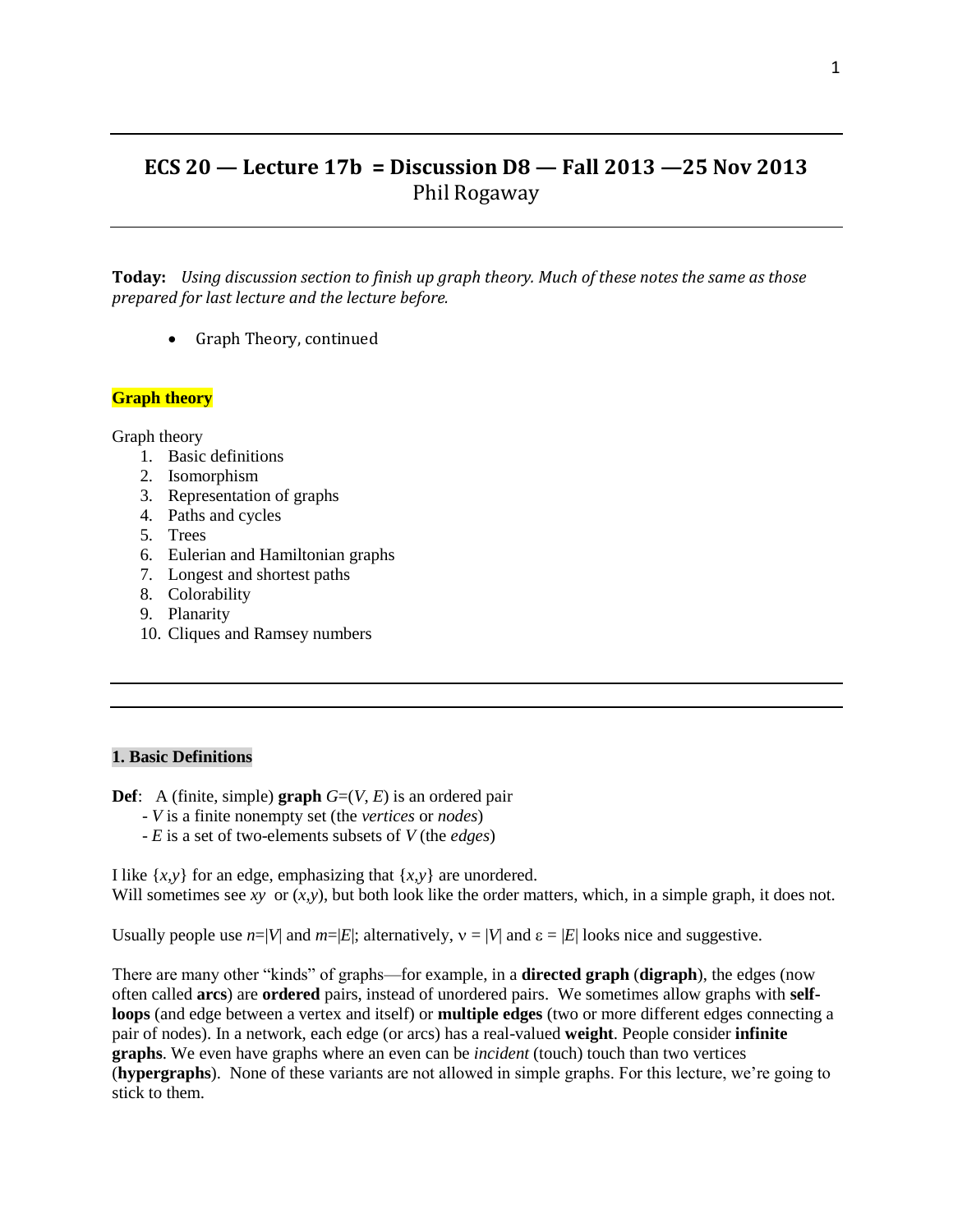Conventional representation: a **picture**. (Draw some.) But be clear: the picture is **NOT** the graph, it is a **representation** of the graph. The graph is the pair (*V*,*E*).

Some "special" graphs – a **clique** of size *n*, *Kn* , and complete **bipartite graphs** on *n* "boys" and *m* "girls", *Kn,m*.



### **The Peterson graph**

**Def**: Two vertices *v*, *w* of a graph  $G=(V, E)$  are **adjacent** if  $\{v, w\} \in E$ . **Def**: The **degree** of a vertex  $deg(v) = |\{v, w\} : w \in V|$ **Def**: The neighbor set of *v* in a graph  $G=(V,E)$  is  $N(v) = \{w \in V: \{v,w\} \in E\}.$ Note that  $deg(v) = |N(v)|$ .

### **Some counting**

**Question:** How many different graphs are there on  $V = \{1,...,n\}$ ?  $2^{C(n,2)} = 2^{n(n-1)/2}$ **Question**: what is the maximal and minimal degrees of an *n*-vertex graph? **Question**: Count how many edges in  $K_n$  and  $K_{n,m}$ .

# **2. Isomorphism**

We don*'*t usually care about the *names* of points in *V*, only how they're connected up. If two graphs are the same, up to renaming, we call them isomorphic. Formally, graphs  $G=(V, E)$  and  $G'=(V', E')$  are **isomorphic** if there is a permutation  $\pi: V \to V'$  such that  $\{v,w\} \in E$  iff  $\{\pi(v), \pi(w)\} \in E'$ . The properties of graphs that matter are those that are invariant under isomorphism*.*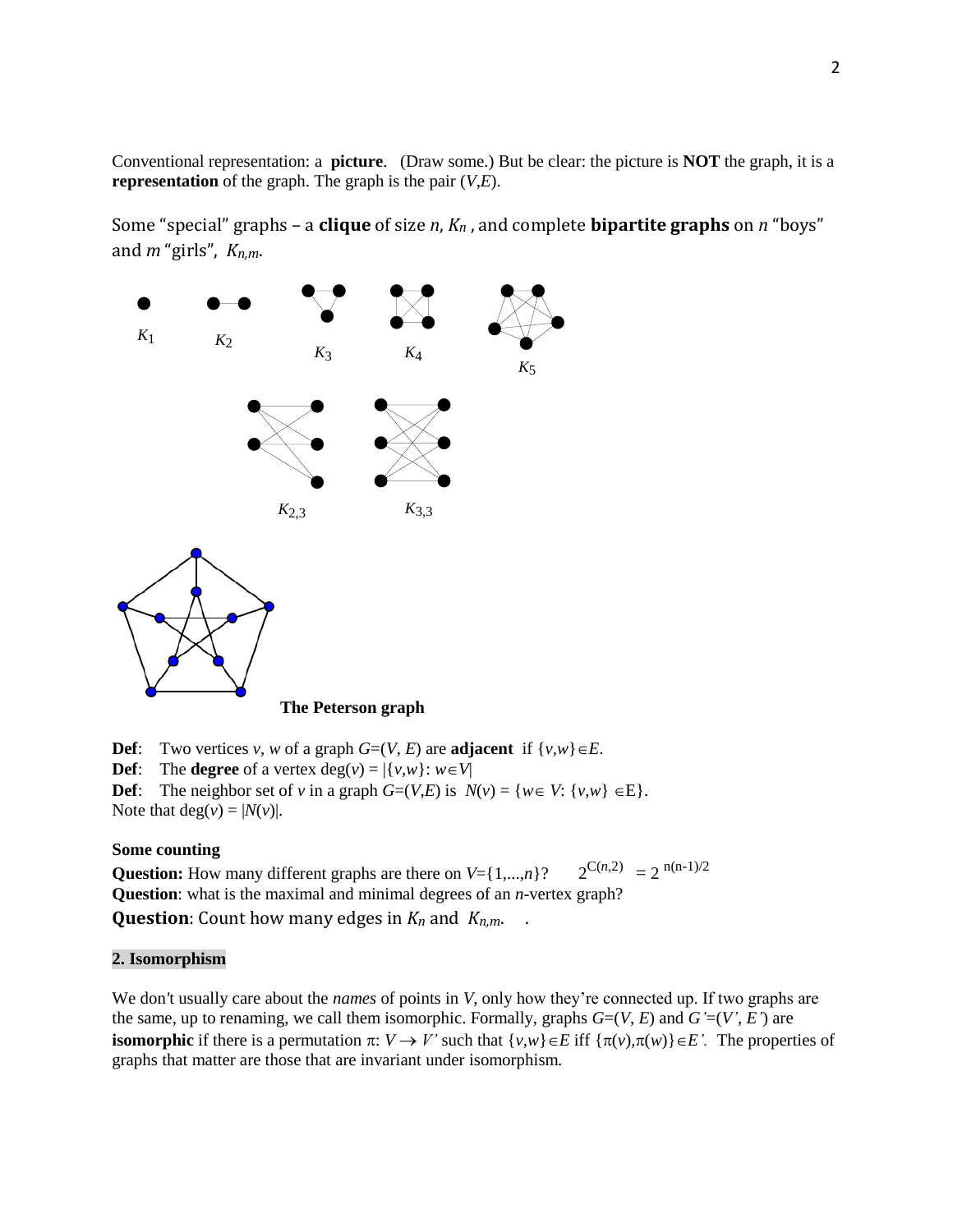**Def:** Graphs  $G=(V,E)$  and  $G'=(V',E')$  are **isomorphic** if there exists a permutation  $\pi$  such that  $\{x,y\} \in E$ iff  $\{\pi(x), \pi(y)\}\in E'$ .

**Proposition:** Isomorphism is an equivalence relation.

**Amazing fact**: there is no efficient algorithm known to decide if two graphs are isomorphic. (Most computer scientists believe that no such algorithm exists.) One of the biggest open questions in computer science.

Maybe show how to prove to graphs are *non*-isomorphic using an **interactive proof**.

**Prop**:  $\Sigma_v$  deg(*v*) = 2*m* 

#### **3. Representation of graphs**

Two common ways: *adjacency matrix* and *adjacency list*. Describe them. (This is covered in 30 or 40, which many students have had, although certainly not everyone.)

#### **4. Paths in graphs**

**Def**: A *path*  $p=(v_1, ..., v_n)$  in  $G = (V,E)$  is a sequence of vertices s.t.  $\{v_i, v_{i+1}\}\in E$ for all *i* in  $\{1, ..., n-1\}$ .

A path is said to *contain* the vertices and to *contain* the edges  $\{v_i, v_{i+1}\}$ . The *length* of a path is the number of **edges** on it.

 A *cycle* is a path of length three or more that starts and ends at the same vertex and includes no repeated edges.

A graph is *acyclic* if it contains no cycle.

A graph  $G = (V,E)$  is *connected* if, for all *x*, *y* in *V*, there is a path from *x* to *y*.

 The *components* of a graph are the maximal connected *subgraphs*. (Graph  $G' = (V', E')$  is a *subgraph* of graph  $G = (V, E)$  if  $V' \subseteq V$  and  $E' \subseteq E$ .)

Alternative definition of components: Say that  $x \sim y$  (these vertices are in the same component) if there is a path from *x* to *y*. **Prop**: this is an equivalence relation. Its blocks (equivalence classes) are the components.

Alternative definition of a component: the component containing  $\nu$  is all vertices connected to  $\nu$  by paths of any lengths; and all the induced edges (the edges of the original graph that span vertices in the component).

Describe an algorithm, based on DFS, for counting the number of components of a graph and identifying them.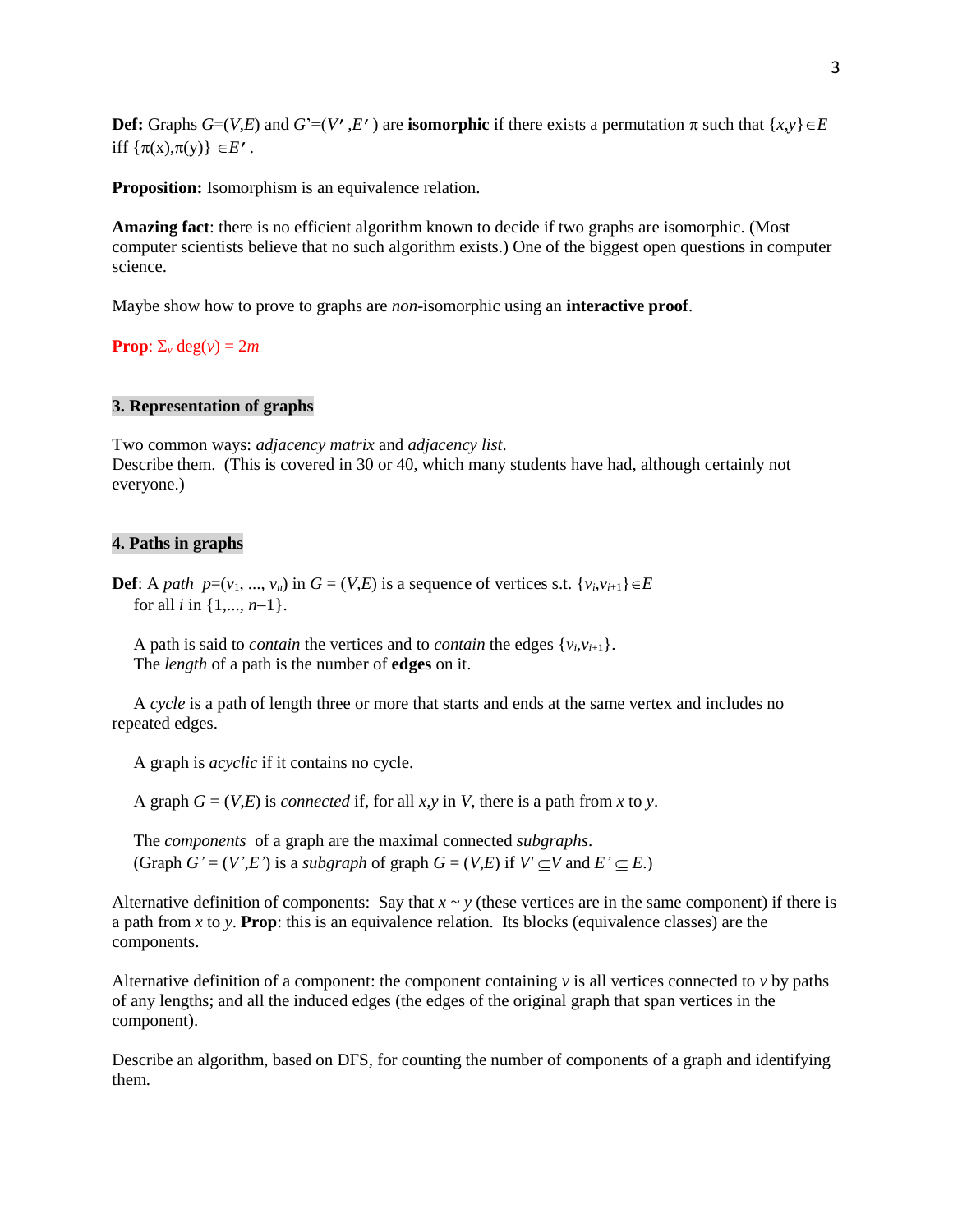# **5. Trees**

**Def**: A *tree* is a connected acyclic graph.

**Proposition**: In any tree,  $m = n - 1$ 

Proof: By induction on n. True when  $n=1$ . Now suppose *G* is an *n*-vertex tree, *n*>1. Claim that there is some node of degree 1 in *G*. If any node of degree 0: contradicts connected. If all nodes of degree  $\geq 2$ , contradict acyclicity. Take your node of degree 1 and remove it, along with the adjoining edge. What remains is connected and acyclic, so  $(m-1) = (n-1) -1$  for it. Took away one edge and one vertex, so m=n-1.

## **6. Eulerian and Hamiltonian graphs**

**Def**: A graph *G* is *Eulerian* if it there is a cycle *C* in *G* that goes through every **edge** exactly once.

 A graph *G* is *Hamiltonian* if there is a cycle that goes through every **vertex** exactly once.

**Theorem**: (Euler) A connected graph  $G = (V,E)$  on  $n \ge 3$  vertices is Eulerian

iff is a state of the state of the state of the state of the state of the state of the state of the state of the state of the state of the state of the state of the state of the state of the state of the state of the state

#### every vertex of *G* is of even degree.

- **Proof:**  $\rightarrow$  Choose *s*. Graph is Eulerian mean there is a path that starts at s and eventually ends at s, hitting every edge. Put a label of 0 on every vertex. Now, follow the path. Every time we exit a vertex, increment the label. Every time we enter a vertex, increment the label. At end of traversing the graph,  $label(v) = deg(v)$  and this is even.
	- $\blacklozenge$  (sketch) If every vertex is of even degree, at least three vertices. Start at s and grow a cycle C of unexplored edges until you wind up back at s. You never "get stuck" by even-degree constraint. If every edge explored: Done. Otherwise, find contact point of C and an unexplored edge (exists by connectedness) and grow out from there. Splice together the paths.

So there is a trivial algorithm to decide if *G* is Eulerian: just check if all its vertices are of even degree.

**Amazing fact**: There is no "reasonable" algorithm known to decide if a graph is Hamiltonian. (Most computer scientists believe that no such algorithm exists.)

**Theorem** [Bondy- Chvátal, 1972] Let  $G = (V,E)$  be a graph on  $n \ge 3$  vertices and let *x* and *y*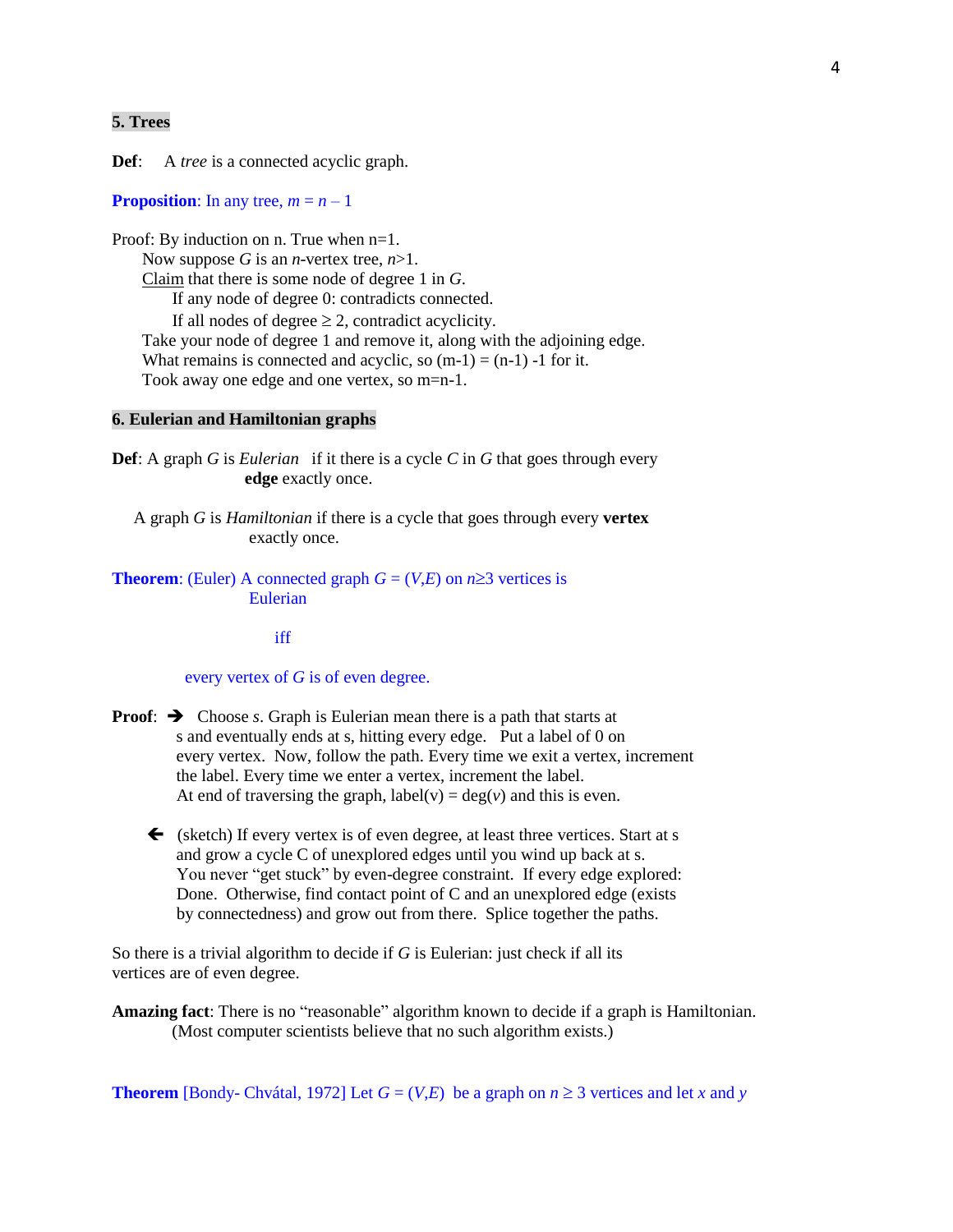be *non*adjacent vertices s.t.  $deg(x) + deg(y) \ge n$ . Then *G* is Hamiltonian  $\Leftrightarrow$  *G*  $\cup$ {*x*,*y*} is Hamiltonian

**Restatement**: *G* is Hamiltonian  $\Leftrightarrow$  cl(*G*) is Hamiltonian

Where  $cl(G)$  is the closure of *G* with respect to repeatedly adding vertices  $\{x, y\}$  iff deg(*x*)+deg(*y*)  $\geq n$ 

Proof:  $\rightarrow$  Obvious

 $\leftarrow$  Suppose  $G \cup \{x,y\}$  is Hamiltonian, deg(x)+deg(y)  $\geq n$ but *G* is *not* Hamiltonian

Since  $G \cup \{x,y\}$  is Hamiltonian we know at least that there's a Hamiltonian **path** 

 $x = v_1 v_2 ... v_n = y$ 

in *G*. If *x* is adjacent to  $v_i$  for  $i \ge 2$ 

**then**  $v_i$  is **not** adjacent to *y*, for if there were an  $\{v_i, y\}$  edge then we have a HC in *G* (draw the picture).

 Said differently, every time you have an **edge** coming out of *x* you have a **nonedge** coming out of *y*.

So *y* has a **potential** of  $n-1$  edges coming out of it, but the actual number will be less than this by at least  $deg(v)$ :

 $deg(y) \leq (n-1) - deg(x)$ 

i.e,  $deg(x) + deg(y) < n$ . Contradiction.

**Corollary:** Assume *G* is a graph on  $\geq 3$  vertices. If  $cl(G)$  is a clique then G is Hamiltonian

**Corollary** [Dirac's theorem] Assume *G* is a graph on \ge 3 vertices. If deg(*v*)  $\geq n/2$  for all *v*, then *G* is Hamiltonian.

# **7. Longest and shortest paths**

**Def**: A *shortest path* between two vertices *x* and *y* is a path from *x* to *y* such that there is no shorter (=fewer edges) path from *x* to *y*.

A *longest path* between two vertices *x* and *y* is a *simple path* (=no repeated vertices) from *x* to *y*.

**Claim**: There is an efficient algorithm to identify a shortest path between two designated vertices in a graph.

(You will learn one in ecs122A or ecs60)

**Amazing fact**: There is no efficient algorithm known to find a longest path from x to y. (Most computer scientists believe that no such algorithm exists.)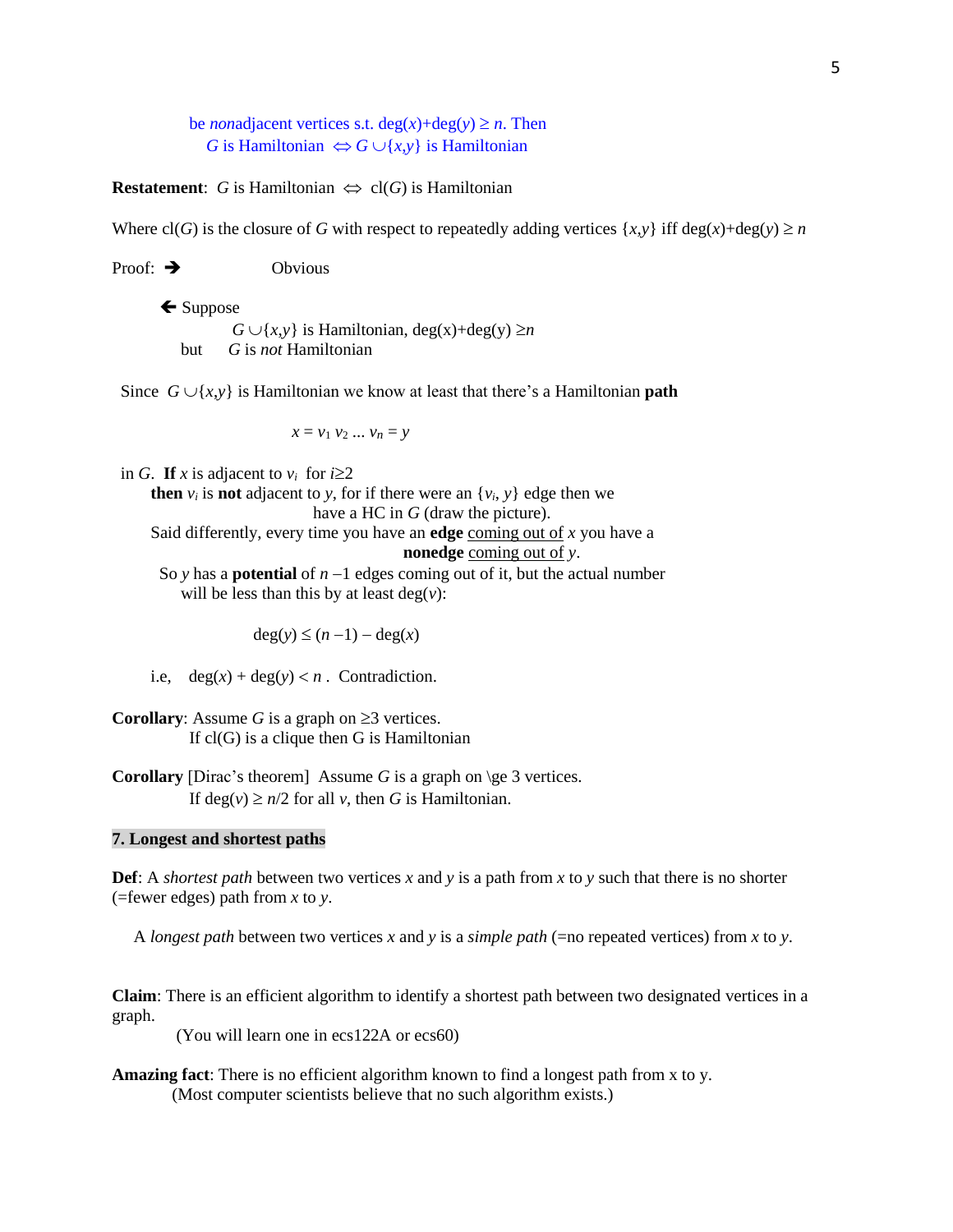Diameter of a graph = the length of a longest shortest path.

Explain how an *inability* to efficiently decide if a graph is Hamiltonian implies an *inability* to find a longest path between a designated pair of vertices: namely, there is a simple path (=no repeated vertices) of length  $n-1$  between x and y (where  $n = |V|$ ) iff  $G \cup \{x, y\}$  has a HC.

# **8. Colorability**

- **Def**: A graph  $G = (V,E)$  is *k***-colorable** if we can paint the vertices using "colors"  $\{1,...,k\}$  such that no adjacent vertices have the same color. Formally, ...
- **Def**: A graph is **bipartite** if it is 2-colorable. In other words, we can partition *V* into  $(V_1, V_2)$  such that all edges go between a vertex in  $V_1$  and a vertex in  $V_2$ .

**Proposition**: There is a simple and efficient algorithm to decide if a graph *G* is 2-colorable / bipartite.

Proof: Modify DFS.

 Initially, all vertices are uncolored: color[v]=UNCOLORED While there are uncolored vertices  $v$  in  $G$  do  $DFS(v, 0)$ 

```
 Algorithm DFS(v,b)
\text{color}[v] = bfor each uncolored w in N(v) do DFS(w, 1-b)
```
**Amazing fact**: There is no reasonable algorithm known to decide if a graph is 3-colorable. (Most computer scientists believe that no such algorithm exists.)

Proposition [Appel, Haken 1989] Every planar graph is 4-colorable.

#### **9. Planar graphs**

**Def**: A graph is *planar* if you can draw it in the plane with no crossing edges.

Amazing fact: there is a simple algorithm to decide if a graph is planar (and, when it is, to find an embedding)

**Theorem** [Euler, 1736]: For every planar graph,  $n - m + f = 2$ **Theorem** [Kuratowski, 1930]: Every nonplanar graph can be contracted to a  $K_5$  or a  $K_{3,3}$ **Theorem** [Fary 1948] If *G* is planar it can be embedded in the plane with only straight lines.

The following definitions assume graph-theory terminology, to be introduced shortly. A clique of size *n* in a graph is a set of *n* mutually connected vertices. Denote *Kn* .

An independent set of size *m* in a graph is a set of *m* vertices that are mutually non-adjacent.

Clique number  $\kappa(G)$  = size of a *largest* clique within *G* (largest subgraph that's a clique)